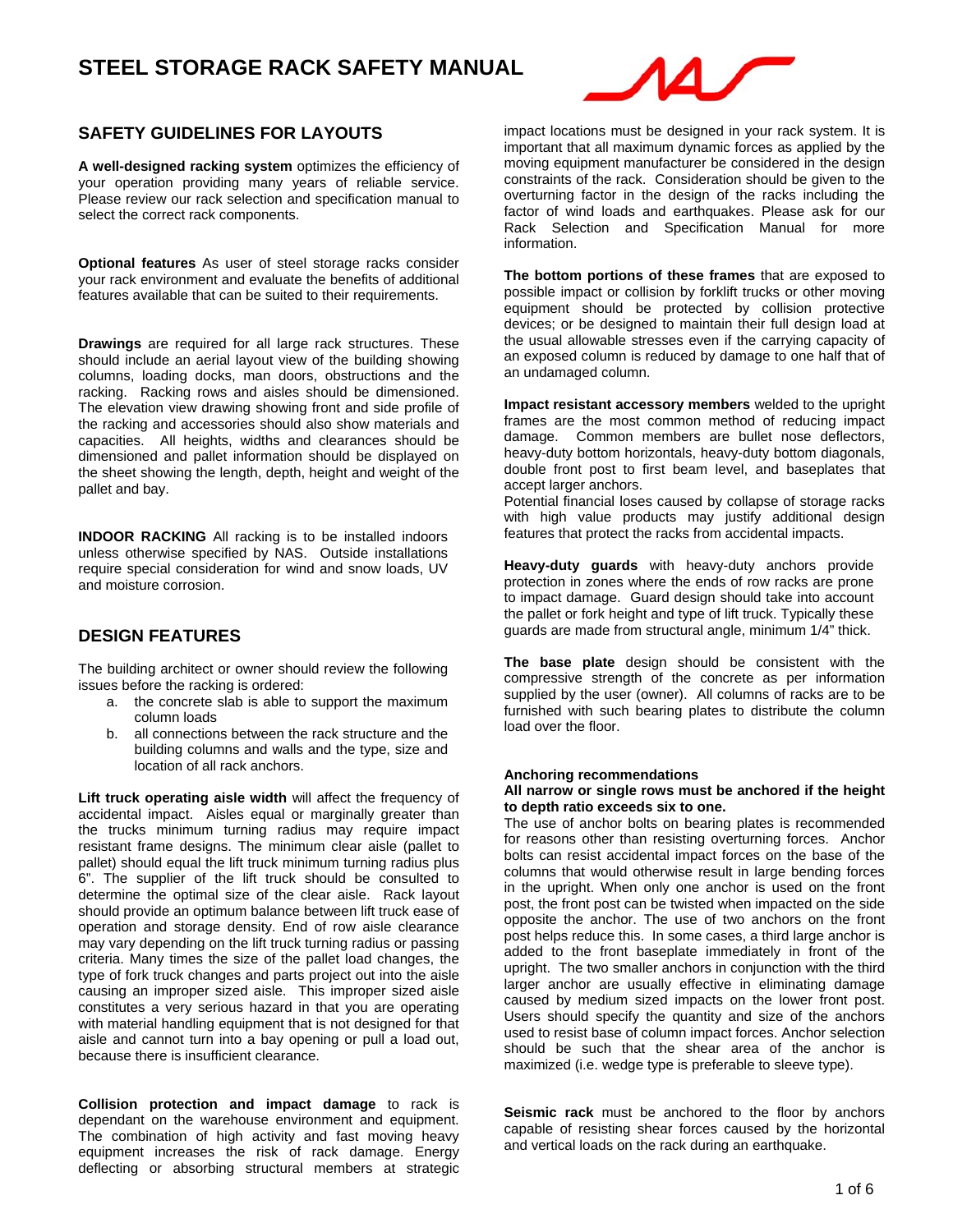

### **Stability of Upright Frames**

#### **The height to depth ratio should not exceed 6 to 1 measuring to the top of the topmost load.**

If the ratio exceeds 6 to 1 the depth can be increased with back-to-back, cross-aisle or wall bracing of the rack frames.

**Single or back-to-back rows of 3 pallet wide bays can be prone to collapse.** When the front post of a single run of rack is disabled, the structure has a natural tendency to collapse forward into the aisle.

**The width of the bay** (beam length) affects the amount of damage received by the frames adjacent to the pallets. Occasional impacts will occur if the pallet or lift truck straddles come too close to the frame.

**Proper clearances for beam loading** must be provided to allow for efficient and safe pallet loading. Pallet load to column of min. 3 inches and load to load of min. 3 inches or more is recommended. Insufficient clearance may result in impacts causing damage to the rack and to the materials stored. Inadequate clearances result in improper openings for handling equipment and inadequate load-to-load dimensions at various levels. This hazard causes a great deal of abuse and a great many problems in the proper safe use of rack systems. Improper and unsafe clearances are based on the user's desire to put loads too close together, one upon the other, and to make the aisles smaller to overutilize floor space. The result is that material is easily dislodged from one load to the other and collision of loaded pallets trucks and materials occur.

If front to rear supports are not provided under the pallet, then the pallet must overhang the front and rear beams to prevent falling through. The overhang should not be less than two inches.

The back-to-back clearance of loads in adjacent rows will not only be dictated by the overhang but also by local fire regulations. This back-to-back clearance is called a flue space and is provided to allow heat to rise and set off sprinklers installed in this space. In such instances, the minimum clearance is usually four inches back-to-back (8" total), but must be determined by local codes and underwriter's requirements. Possible impact of loads on sprinklers must also be considered. In the absence of fire protection considerations, a minimum back-to-back clearance between loads of four inches should be provided.

### **RACK BEAM DEFLECTION**

The amount of allowable beam deflection is not only based on the working standard (length of beam divided by 180), but the operational appearance of the beam "smile" or deflection measured with respect to the ends of the beam.

**To prevent beam disengagement** you must allow adequate vertical clearance (including liftoff) between the top of load and bottom of next beam level. The distance between the top pallet to the building truss is dictated by the sprinkler system and local fire codes.

**Beam safety clips** All rack beam connectors should have safety spring clips, safety pins or bolts to withstand an upward force of 1,000 pounds per connection without failure or disengagement.

**A lower beam** level installed close to floor level (usually 12" from the floor) will reduce the incidence of upright damage. Lateral impacts on the upright post are minimized by the protection and support offered by the beams. Lower beams insure proper skid location. Prevents damage to frames caused by skids located too far into the aisle being accidentally driven into and pushed into the frame.

### **BEAM IMPACT**

Method of loading has a large effect on whether the racks are subject to impact damage:

Hand stacking or picking presents the least hazard.

Turret truck with man-aboard operator rarely causes damage.

Narrow-aisle reach or straddle trucks cause greater damage, because the operator has trouble viewing the fork and beam height.

Counter balance trucks have a lot of inertia and often cause damage in reverse as well as forward directions.

**Load retainers, front-to-rear supports** may be required when pallets of varying size are to be stored, or when the chance of pallet "fall through" exists. Consideration should be given as to whether they need to be fastened in place. If normal operation causes the supports to shift in position, or if the potential exists for them to present a safety hazard by falling from the rack, then they should be fastened to the rack. **Front-to-rear supports and wire mesh decks should be provided on all over the aisle storage**.

**The proper size and grade** of bolt must be specified to be SAE grade 5 or greater when the manufacturer does not provide the bolts.

**Dead end aisles** cannot exceed 30 feet in length without tunnel bays to provide exits for pedestrians.

**Good Lighting** down every rack aisle improves picking rates, rack entry, pallet placement and aids in reducing rack damage.

**Expected life versus required life of the racking** should be considered when evaluating the cost of potential damage reducing features. If the rack is expected to be in use for a long time, then it has the potential to receive more impact and be excessively damaged before its use is complete.

**The legal liabilities** of a collapse caused by damage must be considered may be severe if the product is hazardous, or if unprotected workers or shoppers are stationed nearby.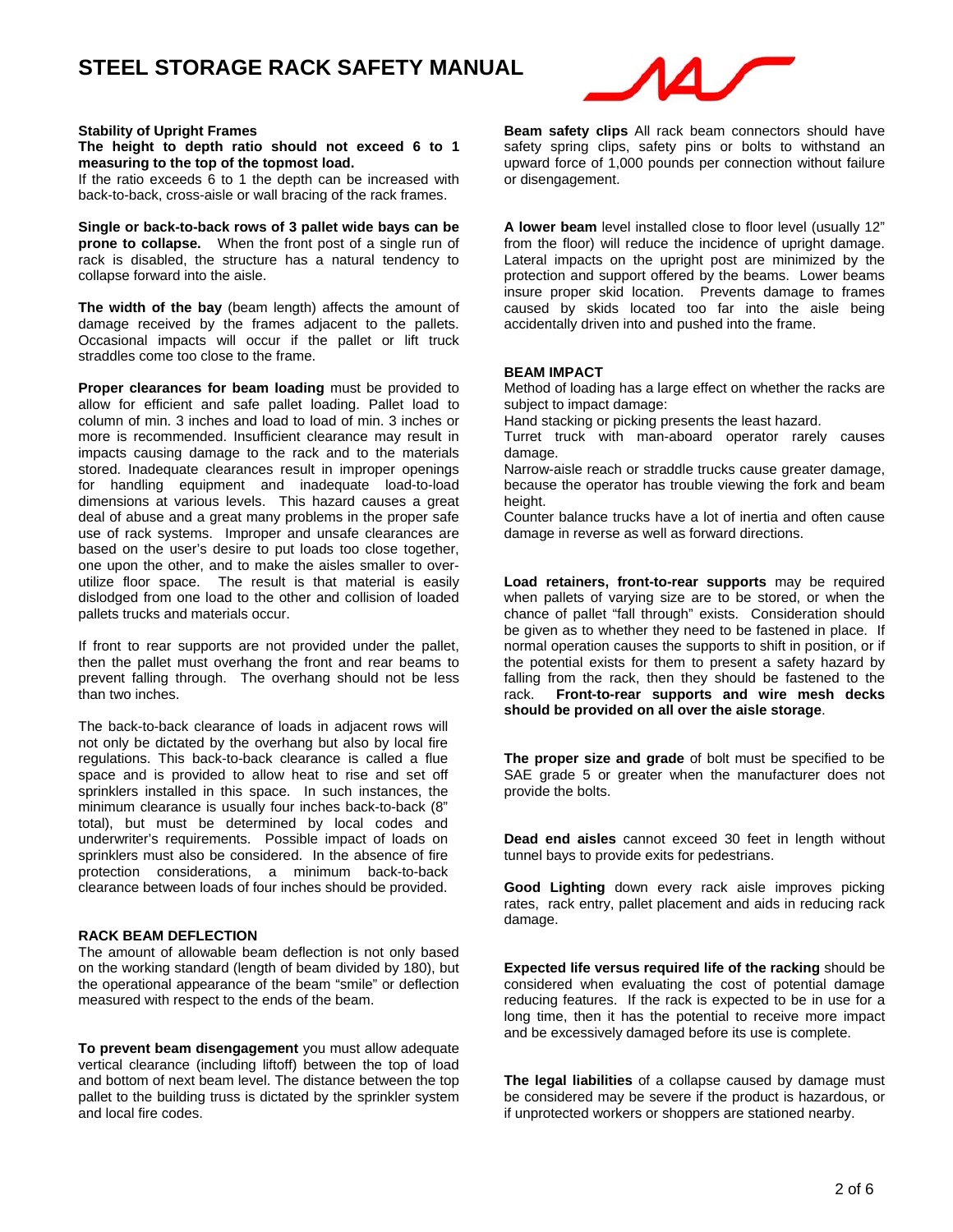

### **INSTALLATION SAFETY GUIDELINES**

**Trained professional Installers** with the knowledge and experience of rack assembly are required for proper installation. Improper assembled rack can pose a safety hazard to your employees or merchandise. If you require rack assembly, please contact us for your nearest professional authorized installation service center. We cannot provide warranty coverage for any rack installation that has been installed by anyone other than an approved installation contractor or inspected and approved by an authorized NAS professional.

**Installation drawings** and instructions furnished with each rack should be available for designation of layouts, size limitations, permissible configurations, distances, deviations and style. These drawings are to be made available to the safety inspector to assure good installation and maintenance as prescribed by the manufacturer.

**Deviation by the Installer** from the manufacturer's drawings and instructions should be approved by the manufacturer and noted on all drawings.

**Changes** to the configuration (moving beam levels) should only be allowed with written approval from an authorized person who will document and inspect the changes having access to this standard and the new maximum bay loads.

**Major changes** to the configuration of the storage racks should trigger a request for configuration drawings that meet the requirements of this standard.

#### **SETTING UP AND INSTALLING RACKS**

Before installation begins, all applicable (plan, elevation and building) drawings and instructions should be reviewed. The installer should have a meeting with the supplier/designer and customer to go over the outstanding issues.

Next, the rack location should be determined and the floor chalked with the outline of each row. At this time, building column locations should be verified as they apply to the installation plan.

Installation of racks with critical alignment, plumbness, aisle straightness and other such considerations should begin with a thorough floor layout and elevation gridding using an optical transit or laser surveying device. Such racks include flow racks, racks serviced by narrow aisle trucks or stackers, and racks installed on floors that are substantially out of level.

**Proper erection and plumbness** For ease of operation and uniformity of loading all frames should be leveled with shims. With the use of a carpentry level, the rack should be shimmed vertically and horizontally to within 1/8 inch for every 10 ft. The baseplates must have firm contact with the slab or else the opposite post will be overloaded and the rack may rock out of plumb when loaded.

**Improper beam installation** can be a serious hazard and could adversely affect shelf capacities and eccentricity of column loading. Each manufacturer designates a style of beam to column connection either tabbed, slotted, bolted, or clipped with locking clips. Each beam to column connection should be checked to make sure it is consistent with the manufacturer's connection style and should be consistent with the installation instructions. This should eliminate most beam installation problems. However, the hazard itself, if undetected, could lead to permanent deformation of the connection and could lead to ultimate failure of the beam.

**All beam connectors** require factory supplied safety pins to prevent accidental disengagement. Make certain that the beam connector is fully seated and the safety pin is fully engaged with the column holes.

#### **Anchoring recommendations All narrow or single rows must be anchored if the height to depth ratio exceeds six to one.**

The use of anchor bolts on bearing plates is recommended for reasons other than only resisting overturning forces. Anchor bolts can resist accidental impact forces on the base of the columns that would otherwise result in large bending forces in the upright. When only one anchor is used on the front post, the front post can be twisted when impacted on the side opposite the anchor. The use of two anchors on the front post helps reduce this. In some cases, a third large anchor is added to the front baseplate, immediately in front of the upright. The two smaller anchors in conjunction with the third larger anchor are usually effective in eliminating damage caused by medium sized impacts on the lower front post. Users should specify the quantity and size of the anchors used to resist base of column impact forces. Anchor selection should be such that the shear area of the anchor is maximized (i.e. wedge type is preferable to sleeve type). Holes for anchors cannot be drilled immediately adjacent to each other, as the concrete will crack between holes.

**When installing anchors**, the hole drilled must be the proper depth and diameter, but it is recommended that the hole be drilled deeper than required so that the anchor can be submersed into the floor, if the layout of the racking is revised in the future.

The proper size and grade of bolt must be specified to be SAE grade 5 or greater when the manufacturer does not provide the bolts, otherwise there is a risk the bolt may fail due to lack of strength.

Bolts and anchors must be properly tightened to the minimum recommended torque specified by the manufacturer, drawings or industry standard. Inadequate tightening can make the anchor ineffective.

**Seismic Rack** must be anchored to the floor by anchors capable of resisting shear forces caused by the horizontal and vertical loads on the rack.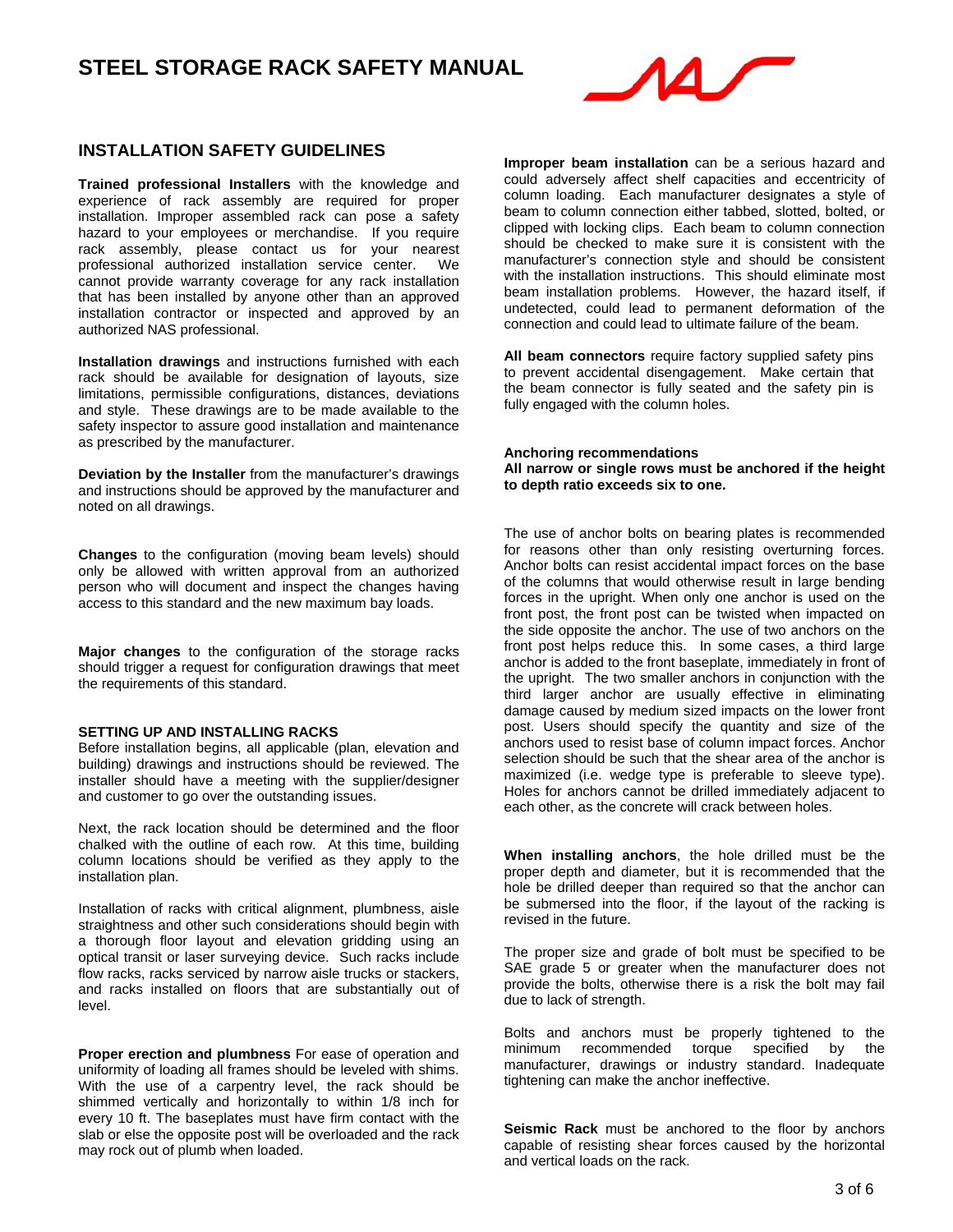

#### **USER INSTALLATION OR RELOCATION In addition to the above professional installation guidelines the following should be considered**

**Clean Aisles** are a necessity and should be kept clear of all materials and debris during installation. Many accidents involving racks occur during installation, so safe working conditions are most important. Aisles and the area under racks should be swept clean after installation before any moving vehicles are allowed to operate around the racks.

**Employee safety** must be evaluated when self-installation is considered. Installation of pallet rack usually requires erectors to have full four-point safety harnesses and other related safety equipment. This standard recommends that users **not install** rack if their staff is **not qualified** to do rack erection.

**Mixing racking components** from different manufactures is not recommended. Not all racking systems fit together properly. Consult the manufacturer of the racking to ensure that the new racking does fit with your old racking system. All NAS rack components are designed to work together. Be cautious when introducing new to existing components. Many manufacturers offer compatible parts but with design differences. The differences may affect the overall The differences may affect the overall performance and safety of the rack structure. Since NAS has no control over the design and manufacturing of these components, any warranties or guarantees are made void if non-NAS parts are used with NAS parts.

**Changing Bay configuration** Adding, deleting or changing your beam levels alters the bay capacity of the rack structure. Before adjusting the rack layout, please contact your NAS representative for new bay capacities or obtain new installation drawings.

**Rack Modification** Do not modify, drill, cut or weld any rack components. Such modifications may decrease the load caring capacity of the weakened component.

#### **Rack inspection**

Installation errors can cause significant safety problems. If the user opts for self-installation, a trained rack professional should inspect the installation.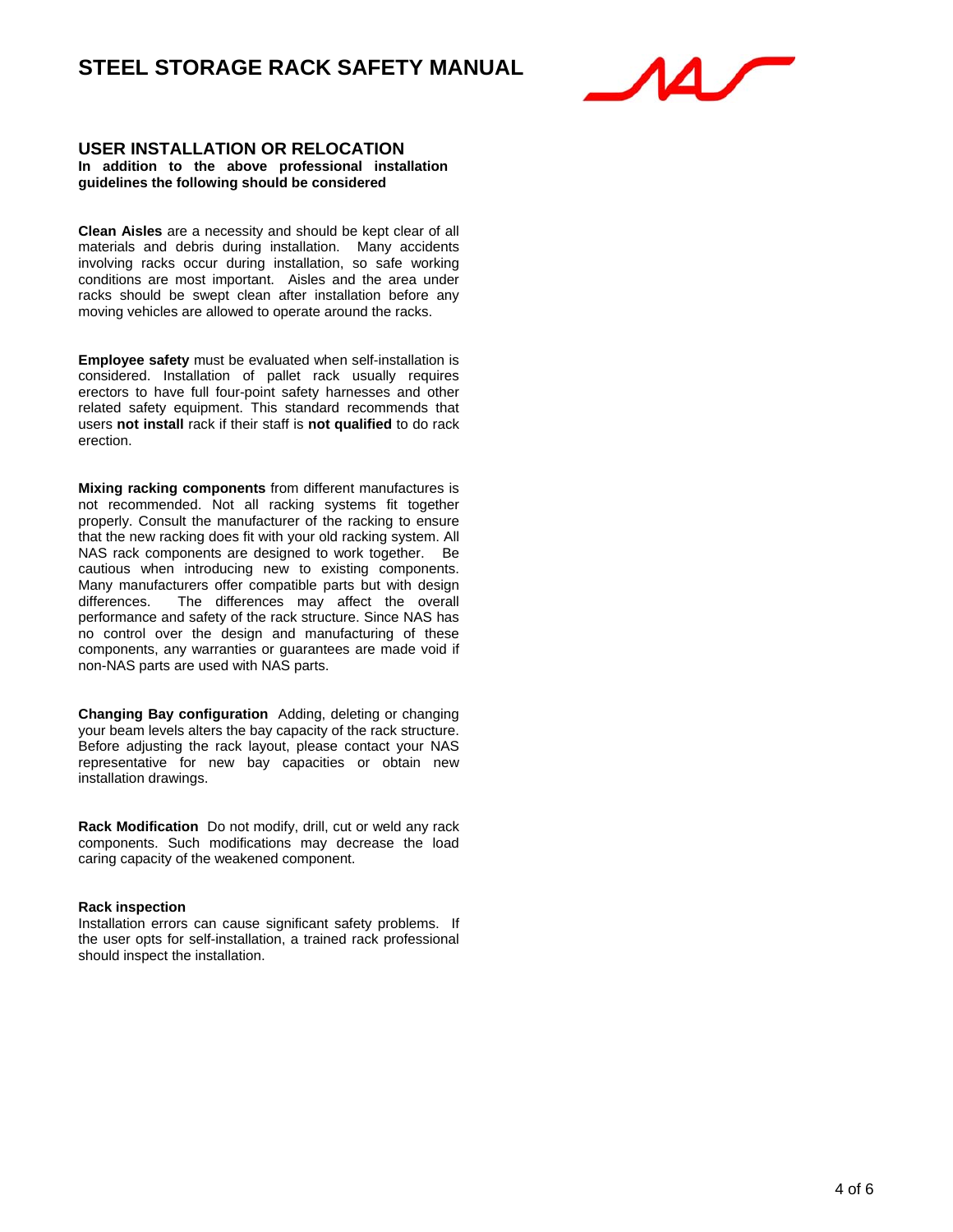

## **SAFE OPERATING**

**Load capacity charts** and other important information pertaining to the racking installation should be posted in the storage area where they are clearly visible to lift truck operators and safety personnel. Signs should state the maximum pallet load including double stacking and the total load per bay. The information can be obtained from the installation or elevation drawings, and should be secured in a safe location for future reference. Users should consult with the rack's manufacturer to supply the applicable signs as necessary, and this should be made part of the plant safety program.

**Beam Overloading** could result by using your rack in any manner other than originally configured and could lead to rack collapse and injury. Beams should not deflect (Bend in the center) more than the  $L/180$  where  $L =$  the distance of the beam. If this does occur the beam load should be decreased. After a beam is completely unloaded, and does not return to its normal horizontal state, the beam has been deformed and must be replaced. Depending on the sectional properties of the beam, it may yield or deform before it reaches the above maximum allowable deflection. Should your load weights, size or configuration change, confirm that they do not exceed the manufacturer's maximum allowable load for the pair of beams.

**Beam Spreading** is the result of overloading one or both of the beams, causing the beam to rotate and spread outward which also causes the beam bracket to pull away from the upright column. This is usually caused by point loading or overloading, and represents a potential for serious damage to the rack structure and possible collapse. We recommend the use of safety bars or wire mesh decks to prevent pallets from falling between beams if incorrectly positioned or moved.

**Dislodgement of Accessories** by material handling equipment causing improper connection represents one of the most serious hazards. Many rack installations are supplied with a number of accessories such as front-to-rear supports, decking materials, including straight decks, grid decks, ledges and cradles of all kinds, which form an integral part for the safety of the racking structure.

**Safety Pins** are also an integral part of the security of the beam installation and if missing should only be replaced with a safety clip supplied or approved by the manufacturer of the rack. Beams should not be used if a safety-pinspring-clip is bent in a manner that prohibits the pin from reliably performing its function. Alternatively, the beam can be bolted to the upright.

**Spillage of Goods** occurs if unstable loads are stored. Items may fall behind the racks or in the section next to them where there is clearance and may protrude into the aisle. Many pallets are overloaded with bulk material that hangs over, which is easily dislodged when a piece of handling equipment picks up a pallet. Spillage not only causes loss of material, but it can also cause severe damage to the rack system, especially if chemicals or oils are stored.

**Floor Obstructions,** debris and litter in aisles and around the rack are a serious hazard and many times responsible for personnel accidents and damage to racking.

**Pallets on the Floor** were often placed there, because there was not enough room in the rack for the material to be stored. Aisles filled with pallets are a serious hazard to the safe operation of the racking system. Initiate a regular program to remove pallets or any obstructions from the path of lift trucks.

**Damaged Pallets,** broken or cracked boards, protruding nails or other deficiencies can jam palletized loads between rails, carts or rollers. Use only pallets of correct size and in good working condition.

**Most damage to rack installations** occur due to highspeed material handling, careless operation of lift trucks, improper clearances and improper size of the aisle.

**Impact damage to uprights** is typically at the floor level of the front post, the bottom horizontal and the bottom diagonal. The bottom diagonal is usually a compression member and any damage to it will cripple its ability to perform as such. The front post is also a compression member and must therefore be free of any significant damage. When rack row ends are exposed to loading docks or main aisles and other high activity areas, the lowest pallet height of the exposed frame is prone to damage.

**Inexperienced operators** are a serious hazard and lift truck operator training in accordance with CSA B335 should be mandatory, however competence and experience are still factors to be considered. Greater amounts of damage will occur in workplaces where the staff turnover is such that the lift truck operators have little experience or training. The industrial truck manufacturers have developed a good program of accident prevention and maintenance of the equipment. If the trucks are properly maintained and the operators are trained and skilled, then the problem of destruction to the rack and the safety of the rack is minimized. Again, the solution is a program of regular equipment maintenance and inspection together with a significant operator-training program.

**Handling Equipment** such as fork trucks, side-loaders and hand trucks are generally related to the storage racking. The condition of these trucks and the way they are handled can directly affect the safety of the rack structure. Some of the moving equipment deficiencies include poorly maintained equipment and defective forks, forks out of alignment, bad wheels or hydraulic units etc.

**Lift trucks are to be equipped with protective devices** to prevent the operator from being crushed by the storage racking, loads and other objects. The operator should also be restrained or otherwise protected from falling off any equipment, man-aboard or stock pickers.

**Never climb on racks** when picking orders or adjusting levels, a slip or fall may result in serious injury.

**Immediate damage reporting** to the supervisor should be mandatory and include any noticed dents, kinks, misalignment of racks or otherwise damaged racking components.